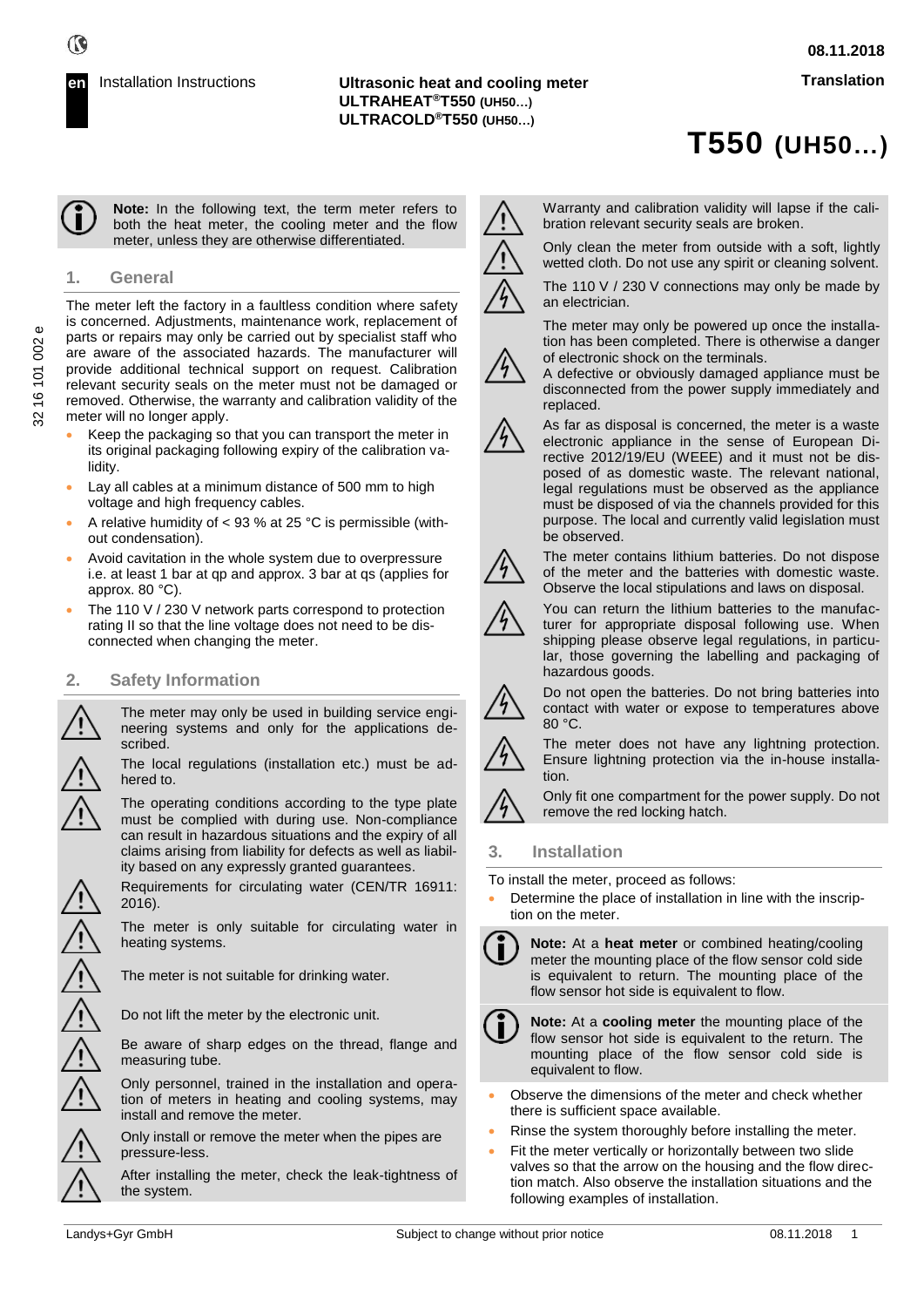- Fit the temperature sensors in the same circuit as the meter. Observe the admixtures.
- Seal the temperature sensors and the fittings to protect against manipulation.
- Loosen the elastic band or the cable tie, provided for the transport, from the volume measurement unit. In operation, the temperature sensor and the control cable should not depend directly on the volume measurement unit.
- If you install the meter for cooling metering, follow the appropriate notes.

#### Installation Notes

Inlet or outlet sections are not necessary. If you install the meter in the common return of two circuits, determine a place of installation with a minimum distance of  $10 \times DN$  from the Tpiece. This distance ensures a good thorough mixing of the different water temperatures. You can install the temperature sensors in T-pieces, ball valves, directly immersed or in pockets depending on the version. The temperature sensor ends must reach to at least the middle of the pipe cross section.

**Note:** During installation it must be ensured that no water can enter the electronic unit during operation.

Examples of installation



Fig. 1: Installation with a ball valve (recommended up to and including DN25)

Welding sleeve with pockets



Fig. 2: Installation with pockets (recommended greater than or equal to DN25)



Fig. 3: Installation for circulation with admixing; placement of temperature sensors



Fig. 4: Installation for circulation with throttling configuration for example (flow sensor in flow direction before control valve / differential pressure regulating valve)

Installation notes for sensor adapter set (temperature sensor directly immersed)

A mounting set is included for meters with  $5.2 \times 45$  mm temperature sensors. With this you can fit the temperature sensor directly immersed into an insert or a ball valve for example.

- Install with O-ring at the point of installation with the fit-up aid/pen provided.
- 2. Place both halves of the plastic bolting round the 3 notches of the temperature sensor.
- Press the bolting together and screw the bolding hand tight into the point of installation until it comes to a stop (tightening torque 3 … 5 Nm).



Fig. 5: Mounting adapter set

**3.1 Installation for cooling metering** 

When installing as a cooling meter it is essential that the black cover on the measuring tube is pointed to the side or downwards in order to avoid problems with condensation forming. Fit the immersion sleeves so that the temperature sensor is positioned vertically downwards or horizontally.

Fit the electronic unit separate to the volume measurement unit, e.g. on the wall. Make a loop downwards in order to prevent condensation running along the connected lines into the electronic unit.



Fig. 6: Recommended installation position for cooling metering

**3.2 Installation of qp 150** 

**Note:** Use flange bolts with a length of at least 100 mm to install the flanged body in the pipeline.

As an assembly aid 2 M8 threads are mounted on the flange. The threads allow the use of stainless-steel eye bolts, for example, for a lifting device.

The measurement insert in the flanged body should be positioned on the top. This allows a simple exchange of the measurement insert (see chapter 6).

#### **3.3 Electronic unit**

The ambient temperature of the electronic unit must not exceed 55 °C. Avoid direct sunlight. For water temperatures between 10 °C and 90 °C you can fit the electronic unit on the volume measurement unit or on the wall.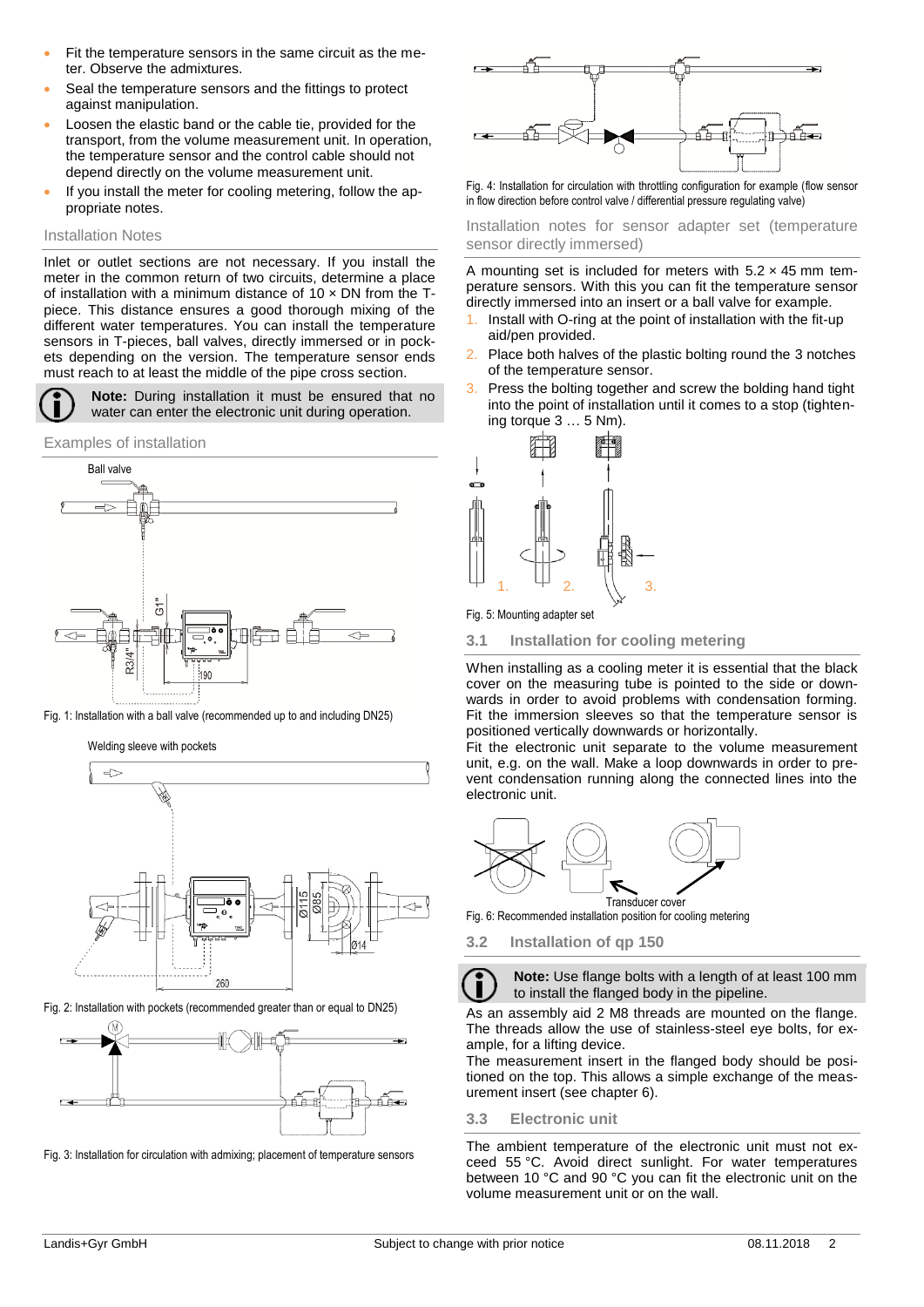#### Aligning electronic unit

Proceed as follows to align the electronic unit:

- Push the electronic unit upwards and remove it.
- Turn the electronic unit so that you can read the display comfortably.
- Push the electronic unit onto the adapter plate in this position until it engages.

## Wall fitting (split fitting)

Fit the meter to the wall at water temperatures below 10 °C and above 90 °C.



Fig. 7: Plan view and cross section of the adapter plate



Fig. 8: Dimensions of the electronic unit

For wall mounting proceed as follows:

- Pull the electronic unit off the adapter plate.
- Unscrew the adapter plate from the volume measurement unit.
- Fit the adapter plate to the wall.
- Push the electronic unit onto the adapter plate.

For versions with a removable control cable, you can disconnect and reconnect this during installation.

- Only connect paired parts to one another when reconnecting (volume measurement unit, computer unit).
- Maintain the correct connection order.
- Do not lengthen the control cable.



The meter can be supplied with power via a battery or via power supply modules as preferred. The power supply modules 110 V  $/$  230 V are encapsulated and comply with safety class II. You can modify or upgrade the modules at any time.



Fig. 10

**Warning:** Do not open the batteries. Do not bring batteries into contact with water or expose to temperatures above 80 °C. Dispose of used batteries at suitable collection points.

In the 110 V AC and 230 V AC versions a cable is fitted at the factory leading outwards which must be connected to the network voltage indicated. The 24 V ACDC version has connection terminals instead of a cable.

#### Installing the battery

**Note:** Only batteries approved by the manufacturer may be installed.

To install a battery proceed as follows:

- Press the four side lugs of the housing cover inwards and remove the cover.
- Turn the dial plate in an anti-clockwise direction until it comes to a noticeable stop.
- In order to free up the appropriate battery compartment, move the red locking hatch accordingly.



**Note:** Left compartment for 2× AA-cells or 1× C-cell, right compartment for 1× D-cell.

**Note:** The AA and C batteries are clicked into place in a holder.

- Insert the battery into the corresponding battery with the correct polarity in accordance with the markings.
- Turn the dial plate in clockwise direction into the starting position.

## Installing power supply module

**Note:** The 110 V / 230 V connections may only be made by an electrician.

To install a power supply module, proceed as follows:

- Move the red locking hatch to the left.
- Move the right outside rubber sleeve upwards and outwards.
- Thread the connection cable of the line voltage of the module through the sleeve.
- Insert the module into the right upper corner of the electronic unit.
- Put the sleeve with the cable back into place from above.
- Connect the conductors in line with the inscription.
- Plug the connection cable for low voltages into the plug connector on the PCB.

**Note:** Only use cables with a diameter of 5.0 ... 6.0 mm for the 24 V ACDC version.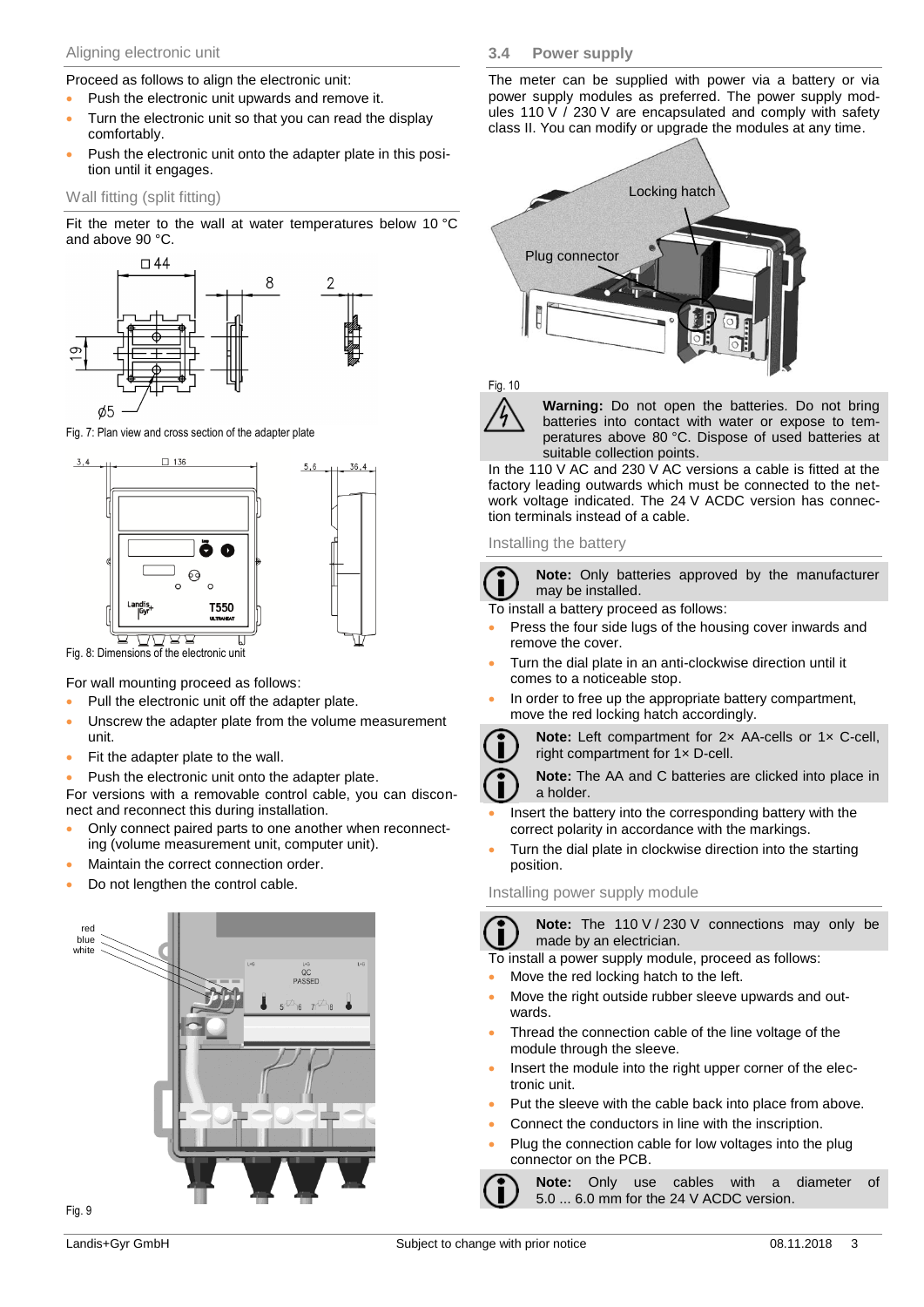

**Note:** The 110 V or 230 V power supply must be fused near the meter with a 6 A separator in accordance with the applicable safety standards. The separating device must be marked in accordance with applicable safety standards and be easily accessible for emergencies. Protect the power supply against manipulation.

## Power supply module for meter exchange

Proceed as follows to exchange the meter following expiry of the validity of the calibration:

- Pull out the power supply module with cable and sleeve.
- Install the new meter.
- Put the module in.

**Note:** The network does not need to be disconnected while doing this due to safety class II.

#### Electronic unit interfaces

The meter is equipped with an optical interface in accordance with EN 62056-21:2002 as standard. You can additionally use for remote reading up to 2 of the following communication modules:

- Pulse module
- M-Bus module G4
- M-Bus module G4 MI with 2 pulse inputs
- Analog module
- **GPRS** module
- Radio module 868 MHz

These modules do not have an effect on the measurement. You can retrofit the modules at any time without damaging the security seal.

**3.5 Communication modules**

**Note:** Observe the necessary ESD protective measures while installing modules.

Up to 2 communication modules can be installed.



#### Fig. 11

## Installing the communication module

The communication modules are connected via a 6-pole reaction-free connector so that installation or replacement is possible at any time.

To install a communication module, proceed as follows:

• Put the communication module into the correct position.

Landis+Gyr GmbH Subject to change with prior notice 08.11.2018 4

- Place the communication module carefully in both the guide slots and push it in.
- To connect an external cable, open the sleeve matching the cross section of the connection cable.

**Note:** Open the cable sleeves in such a way that they enclose the cable tightly.

- Guide the cable through the sleeve from outside.
- Strip the cable and connect it.

**Note:** Do not connect the shielding braid on the meter side.



**Note:** You will find the technical details and data on communication modules in their documentation.

**Note:** You will find the permitted combinations in the T550 (UH50...) technical description.

**Note:** The meter recognizes the inserted modules independently 30 seconds at most after installation and is ready for communications or pulse output.



**Note:** The meter recognizes the inserted modules independently 30 seconds at most after installation and is ready for communications or pulse output.

#### Terminals

2-pole or 4-pole terminals are used for connection of the external cables to the modules.

- Strip-back length 5 mm
- Connection capacity
	- rigid or flexible,  $0,2...2,5$  mm<sup>2</sup>
	- flexible with wire end ferrule,  $0,25...1,5$  mm<sup>2</sup>
	- conductor sizes 26 ... 14 AWG

• Multiple conductor connector (2 conductors with the same cross-section)

- rigid or flexible,  $0,2...0,75$  mm<sup>2</sup>
- flexible with wire end ferrule without plastic sleeve, 0,25 … 0,34 mm²
- flexible with TWIN wire end ferrule with plastic sleeve, 0,5 … 0,75 mm²
- Recommended screwdriver:
- $0.6 \times 3.5$  mm
- Tightening torque: 0,4 Nm
- **3.6 Non-detachable temperature sensors**



**Note:** Wires must not be separated, shortened or extended in factory-set, non-detachable temperature sensors.

- Insert the temperature sensors into the pockets, ball-valves or T-pieces.
- Seal the temperature sensors to protect against manipulation.

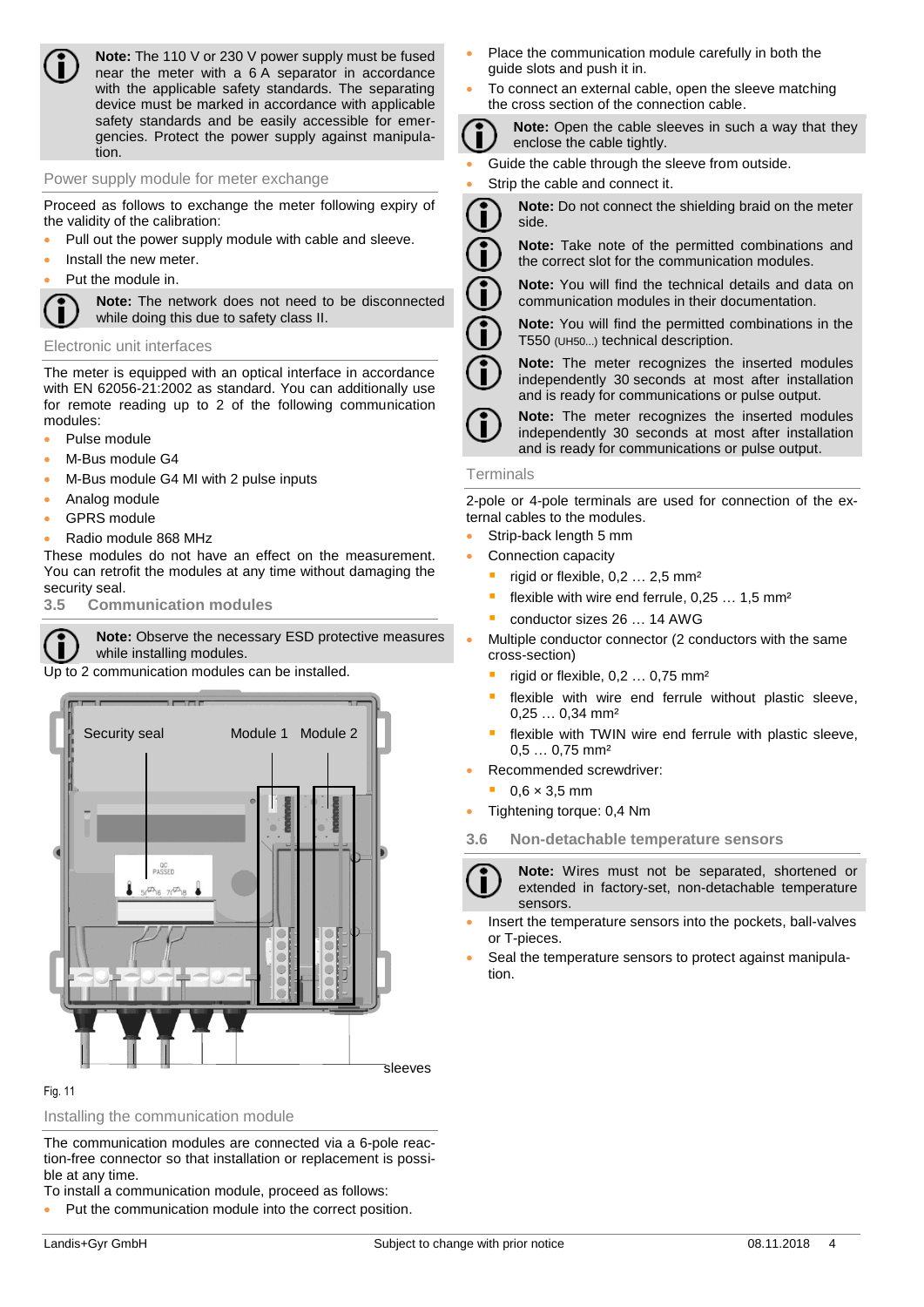

**Note:** If detachable temperature sensors are used, they must have their own calibration or certification of conformity.

**Note:** The maximum cable length of the temperature sensors is 10 m. Extension is not permitted.

- Press the 4 side lugs of the housing cover inwards and remove the cover.
- Guide the wire of the temperature sensor from the outside through the 2nd sleeve from the left and the return sensor through the 3rd sleeve from the left.
- Strip both wires as in the figure 12.



#### Fig. 12

• Connect the cores in line with the inscription printed on the meter.

The 2-wire connection occurs on terminal 5/6 and 7/8. This also applies to 4-wire connection).



**Note:** Do not connect the shielding braid on the meter side.

- Insert the temperature sensors into the pockets, ball-valves or T-pieces.
- Seal the temperature sensors to protect against manipulation.

When the LCD display shows  $\boxed{FB}$   $\frac{+1}{+}$ , you can reset this error message via the parameterization menu, as described in chapter [0](#page-4-0) *"Call up parameter operation "*.

Put the housing cover in position gently and press it gently until all the lugs click into place audibly.

# **4. Parameterization**



**Note:** Remove the housing cover temporarily in order to operate the service button.



## **4.1 Set date / time**

For date and time, start meters directly with power supply unit or battery that has been newly installed on site in the settings menu.

|     | 710 L F 2 | Date input  |
|-----|-----------|-------------|
|     | 105959    | Time input  |
| M 1 |           | Dath.m to i |

Return to normal operation (manual)

Proceed as follows to set date and time:

- Press button 1 until the desired value is displayed.
- Press button 2. Change the values for date and time as described in chapter 4.6 "*Parameterization"*.

#### **4.2 Parameterization meter**

**Note:** For battery-operation a D-cell is required for fast pulses. **Note:** The parameters must be set appropriately with the service software for the desired fast pulses.

#### **4.3 Adjustable parameters**

#### The following parameters can be set on the meter:

| FØ<br>÷                                            | Reset error message F8 (only displayed if F8 appears)                                                                                                                    |
|----------------------------------------------------|--------------------------------------------------------------------------------------------------------------------------------------------------------------------------|
| Mα<br>÷                                            | Reset maxima                                                                                                                                                             |
| Fd<br>÷                                            | Reset missing time and flow measurement time                                                                                                                             |
| 51<br>3 105,--                                     | Enter yearly set day (DD, MM) *                                                                                                                                          |
| 51<br>$3(-,-$                                      | Enter monthly set day (DD) *                                                                                                                                             |
| I<br>11,705                                        | Enter date (DD, MM, YY) *                                                                                                                                                |
| $\overline{I}$<br>105959                           | Enter time (hh, mm, ss) *                                                                                                                                                |
| K 12345678                                         | Enter 8-digit property number (corresponds to M-Bus second-<br>ary address)                                                                                              |
| AP I<br>Π                                          | Enter M-Bus primary address for module 1<br>$(0.255)$ *                                                                                                                  |
| <b>AP2</b><br>Π                                    | Enter M-Bus primary address for module 2<br>$(0.255)$ *                                                                                                                  |
| Modul 1-1 CE<br>Modul 1-1 C2                       | Select first module function for module 1<br>(CE or C2)                                                                                                                  |
| Modul 1-2 CV<br>Modul 1-2 CT<br>$Modul$ 1-2 $RI$   | Select second module function for module 1<br>(CV or CT or RI)                                                                                                           |
| Modul 2-1 CE<br>Modul 2- 1 C2                      | Select first module function for module 2<br>(CE or C2)                                                                                                                  |
| Modul 2-2 CV<br>Modul 2-2 CT<br>S-5 luboM<br>$R$ i | Select second module for module 2<br>(CV or CT or RI)                                                                                                                    |
| МIJ<br>60<br>m <sub>10</sub>                       | Select maxima measurement period<br>(7.5, 15, 30, 60 min / 3, 6, 12, 24 h)                                                                                               |
| $Nb -$                                             | Return to normal mode                                                                                                                                                    |
|                                                    | * Ensure that sensible values are entered. The meter does not carry out a plausibility test.<br>This means that incorrect values can also be entered (e. g. month > 12). |

<span id="page-4-0"></span>

**Note:** The meter can be parameterized even if the modules have not yet been installed.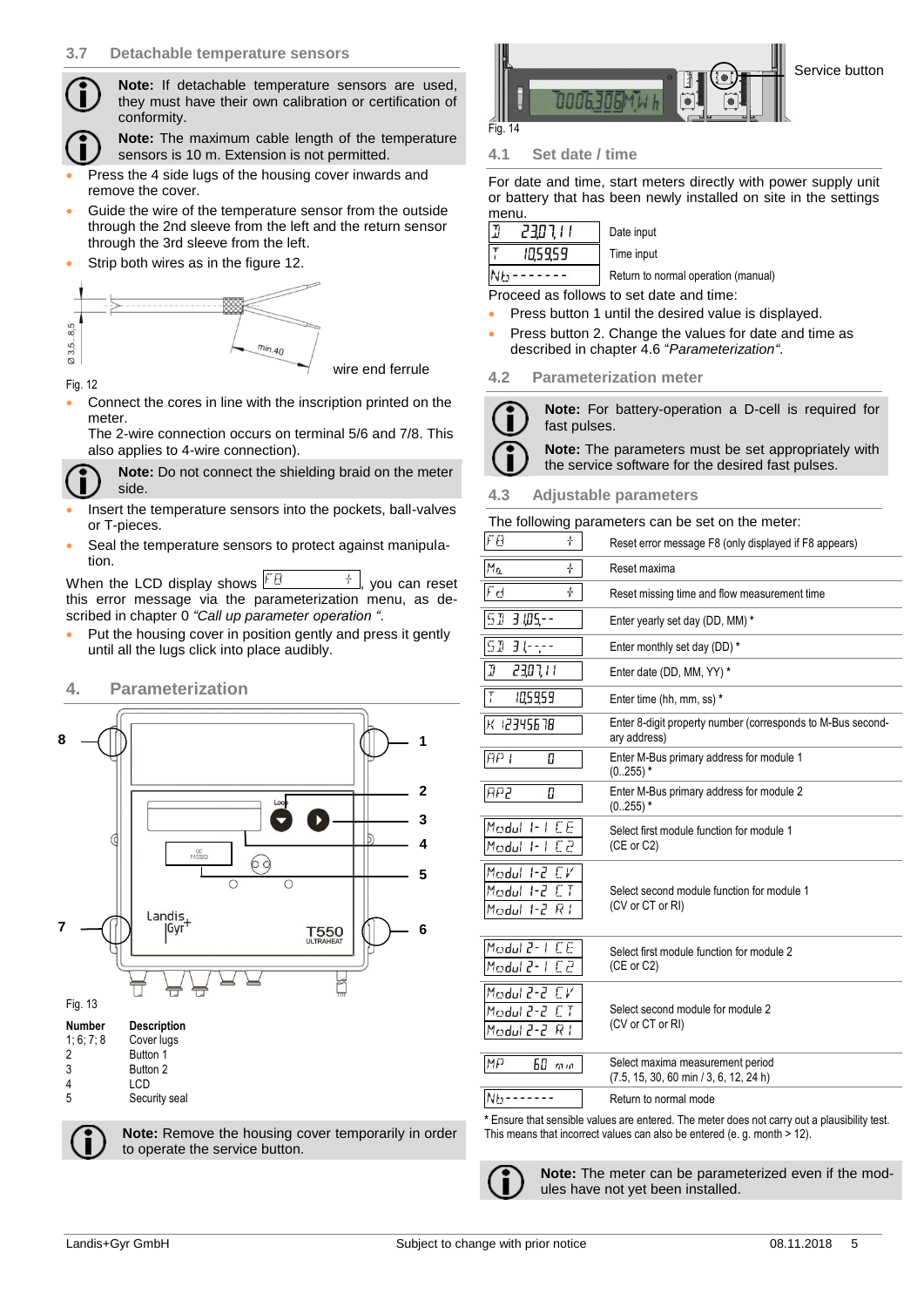### **4.4 Call up parameter operation**

Proceed as follows to call up the parameter operation:

- Hold the service button for 3 seconds until<br> $\sqrt{PRUEF}$ ----<br>annears on the LCD appears on the LCD.
- Press button 1 to switch the display until  $\sqrt{\frac{p_{H}P_{1}-P_{2}-P_{3}}{p_{H}P_{3}-P_{4}}}$ appears on the LCD.
- Press button 2 to select the menu.

**Note:** To reset error F8 or the maxima press button 2.

- **4.5 Selecting parameters**
- To select a parameter, proceed as follows:
- To switch the display press button 1.
- To activate the parameter to be changed press button 2.
- **4.6 Parameterization**

For parameterization proceed as follows:

- To change the blinking value press button 2.
- To enter the set value press button 1.

The next digit to the right blinks. Repeat the steps above for all digits.

- The LCD displays a star symbol briefly to confirm.
- If inputs are incorrect, parameterization can be repeated.

# **4.7 Completing parameterization**

To leave the parameterization operation proceeds as follows:

- Hold button 1 until the LCD shows  $\overline{\text{Mb}}$
- Press button 2.

# **4.8 Cancelling Input**

To close the parameterization proceeds as follows:

- Press the service button during parameterization (ESC function).
- The LCD display shows the last valid value.
- **4.9 Service software**

With the service software, tariffs, fast pulses and communication modules can be set in parameterization mode.

# **5. Getting started**

For activation proceed as follows:

- Put the housing cover in position and press it gently until all the lugs click into place audibly.
- Open the slide valves slowly.
- Check the heating system for leak-tightness and bleed air out carefully.
- The message "F0" disappears after 100 sec. at the most.
- Check the measured values for flow and temperatures for plausibility.
- Vent the heating system until the flow display is stable.
- Regulate the heating system with the flow display.
- Seal the electronic unit to protect against manipulation.
- Fit the user locks to the electronic unit.
- Read the meter status for energy, volume, operation and missing time and note the values.

**Recommendation:** Reset the maxima and the missing time.

**6. Exchange of the measurement insert qp 150**

The meter with the volume measurement unit qp 150 includes an exchangeable measurement insert.



**Attention:** Renew the gasket every time that the measurement insert is removed and installed. Use only a genuine gasket.

**6.1 Removing the measurement insert**



**Warning:** Only install or remove the measurement insert when the pipes are pressure-less.

**Note:** Please make sure that no adhesive labels are damaged.

Proceed as follows to remove the measurement insert:

- If necessary, pull the electronic unit away from the adapter plate.
- If necessary, remove the user locks.
- Loosen the screws "a" (see figure 15).
- Lift the measurement insert from the flanged body.



Fig. 15: Screws "a"

If the measurement insert cannot be removed, proceed as follows:

- Loosen the 2 screws "b" (see figure 16).
- Insert 2 screws M10 with a length of at least 30 mm into the 2 free threads of the screw's "b".
- Screw in the screws evenly until the measurement insert can be removed.



Fig. 16: Screws "b"

Replace the measurement insert by another measurement insert.

If the measurement insert is not installed immediately, opening must be closed with the provided interim cover (available as accessory).